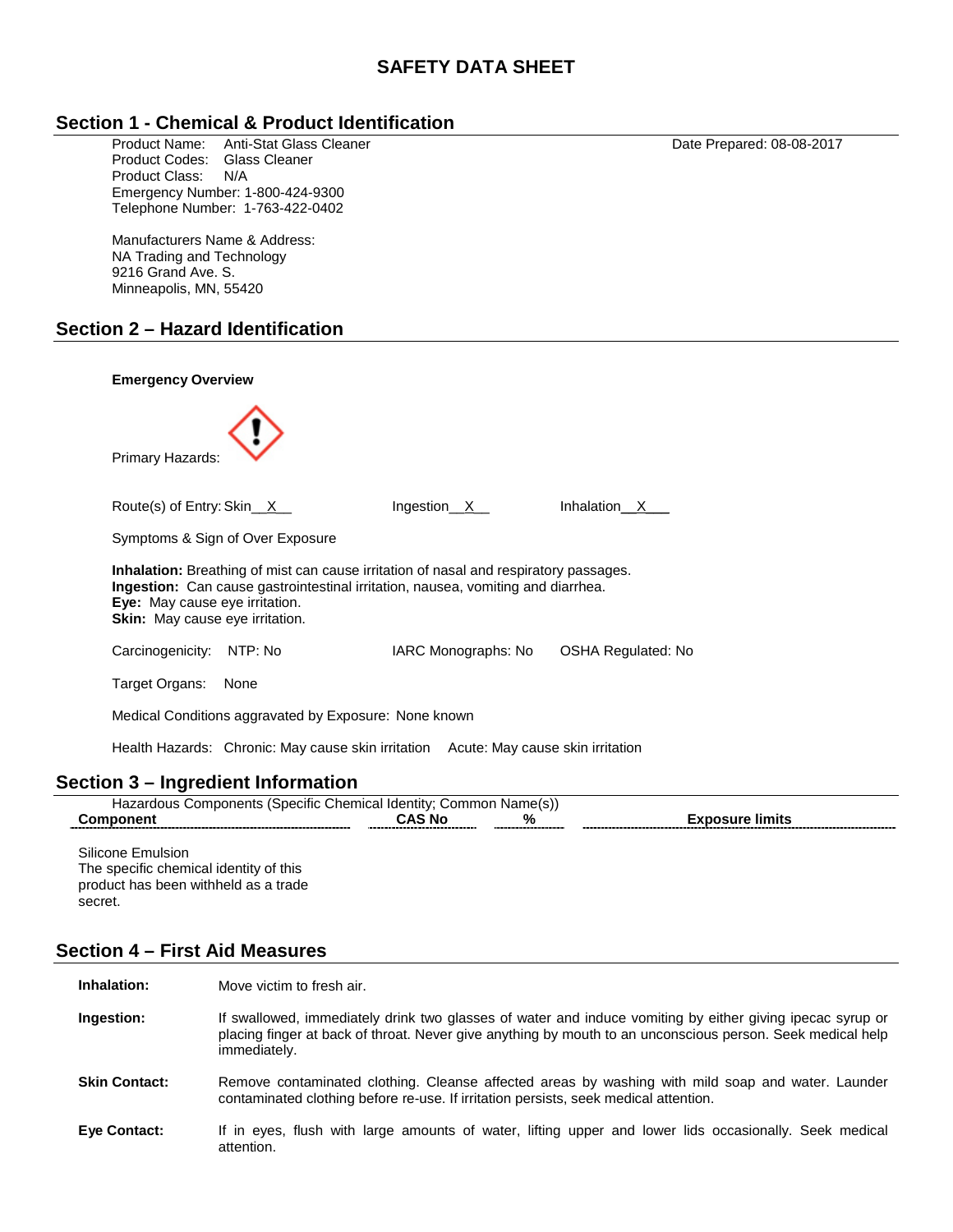# **SAFETY DATA SHEET**

# **Section 5 – Fire Fighting Measures**

| <b>Flash Point:</b>                  | No information.                                                                                                              |
|--------------------------------------|------------------------------------------------------------------------------------------------------------------------------|
| Unusual fire / Explosion<br>Hazards: | No information.                                                                                                              |
| <b>Fire Extinguishing</b><br>Media:  | Water may be used to keep fire-exposed containers cool until fire is out.                                                    |
| <b>Special</b><br>Information:       | Wear self-contained breathing apparatus with full face piece operated in pressure-demand or other<br>positive pressure mode. |

## **Section 6 – Accidental Release Measures**

Ventilate area of leak or spill. Wear appropriate protective equipment as specified in Section 8.

**Spills:**

.

Absorb liquid with paper, vermiculite, floor absorbent or other absorbent materials. In the event of a larger spill, persons not wearing protective equipment should be excluded from area of spill until cleanup has been completed. Stop spill at source, dike area of spill to prevent spreading, pump liquid to salvage tank. Remaining liquid may be taken up with absorbent materials as listed in "Spill or Leak Procedure" and shoveled into containers.

## **Section 7 - Handling & Storage**

Containers of this material may be hazardous when emptied, since emptied containers retain product residues (vapor, liquid or solid), all hazard precautions given in this data sheet must be observed.

## **Section 8 – Exposure Control/Personal Protection**

| <b>Airborne Exposure Limits:</b> | See section 3                                                                                                                                                                                                                                                                                                                           |
|----------------------------------|-----------------------------------------------------------------------------------------------------------------------------------------------------------------------------------------------------------------------------------------------------------------------------------------------------------------------------------------|
| <b>Ventilation System:</b>       | Provide sufficient ventilation to maintain exposure below level of overexposure (from known<br>suspected or apparent adverse effects).                                                                                                                                                                                                  |
| <b>Personal Respirators:</b>     | If over exposure has been determined or documented, A NITOSH/MSHA jointly approved air<br>supply respirator is advised in the absence of proper environmental control. OSHA regulations<br>also permit other respirators under specific conditions. Engineering or administrative controls<br>should be implemented to reduce exposure. |
| <b>Skin Protection:</b>          | Wear resistant gloves, such as neoprene. To prevent repeated or prolonged skin contact, wear<br>impervious clothing and boots.                                                                                                                                                                                                          |
| <b>Eye Protection:</b>           | Approved eye protection to safeguard against potential eye contact, irritation, or injury is<br>recommended.                                                                                                                                                                                                                            |

## **Section 9 – Physical/Chemical Properties**

| Appearance:<br>White opaque liquid                            | <b>Boiling Point:</b><br>$212^\circ$ F.            |
|---------------------------------------------------------------|----------------------------------------------------|
| Odor:<br>Alcohol                                              | <b>Melting Point:</b>                              |
| Solubility:                                                   | Vapor Density (Air = 1)<br>Heavier                 |
| <b>Specific Gravity:</b><br>Less than water<br>$0.990 - 1.00$ | Vapor Pressure (mm Hq)<br>17.50 mm Hg@20° C.       |
| pH:<br>$4.00 - 4.50$                                          | Evaporation Rate ( $H_2O=1$ )<br>Slower than Ether |